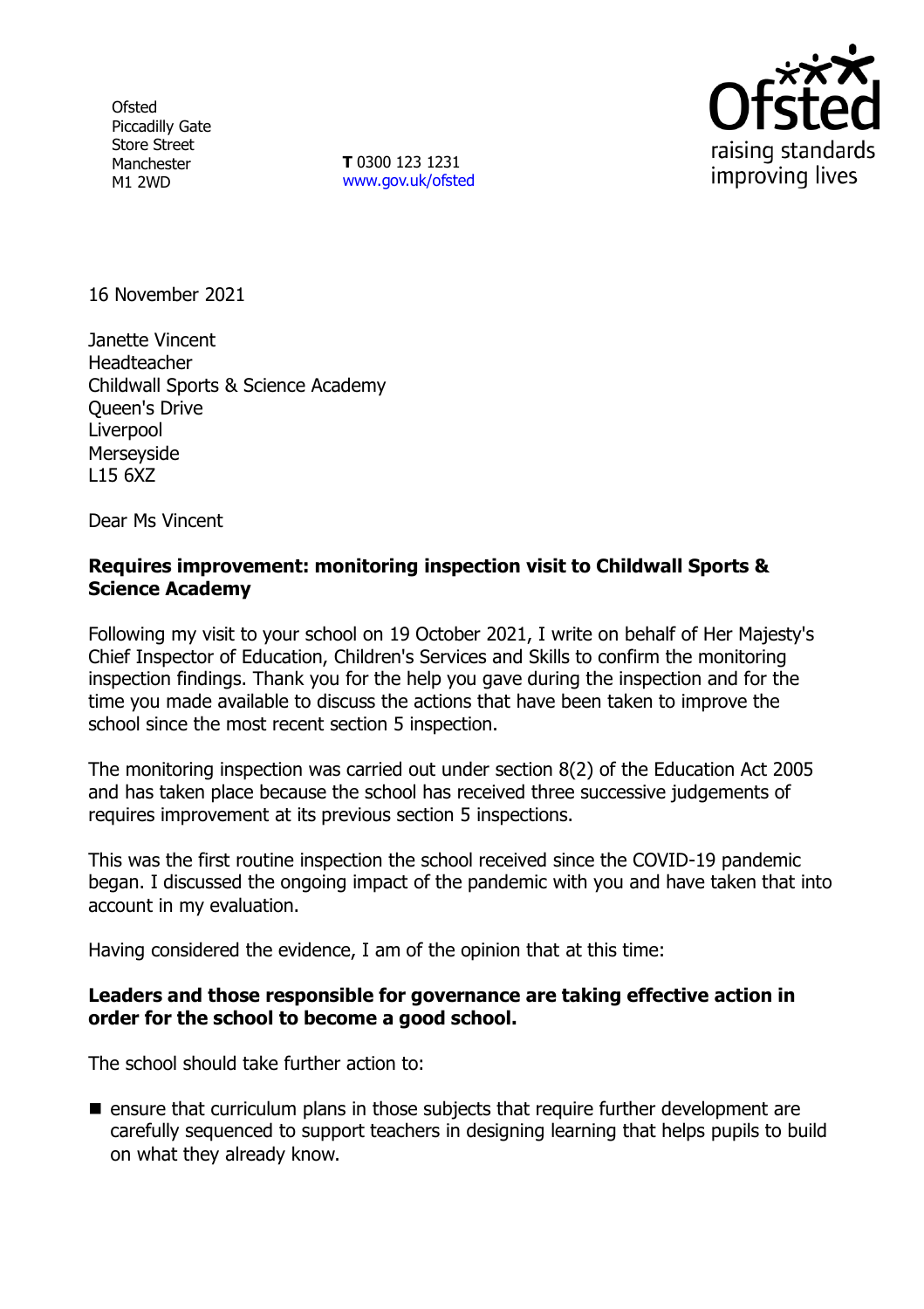

# **Context**

Since the last routine section 8 monitoring inspection in October 2019, three new governors have joined the academy governance committee (AGC). A new deputy headteacher has joined the school. Three new subject leaders have been appointed. An assistant subject leader and a number of teachers have also joined the school.

## **Main findings**

You have acted to strengthen leadership across the school. You, trustees, governors and other leaders have taken appropriate steps to bring about the necessary improvements to the school. You, alongside other leaders, continue to refine your improvement plans, ensuring that you accurately identify those areas that need the most attention. Leaders check regularly to make sure their actions are bringing about developments at the pace required.

Leaders have ensured that the school's curriculum is ambitious for all pupils and students, including those with special educational needs and/or disabilities (SEND). Pupils in key stage 4 benefit from a broader, more academic curriculum. For example, more pupils are now choosing to study Spanish, history and geography at GCSE than before. Leaders are developing appropriate strategies to keep parents and carers informed about what pupils and students are learning.

In the sixth form, leaders have improved the suitability of courses to better meet students' needs and interests. Students are positive about their learning. They appreciate the appropriate advice and guidance that they receive about their next steps. Students' rates of attendance in the sixth form are improving. More students complete their courses than they did previously.

Subject leaders have worked with the trust and local schools to develop curriculum plans that outline what pupils and students need to learn and when. In many subjects, such as mathematics, history and science, these plans are designed to help pupils and students to build on what they already know and can do. For example, in geography, pupils build on their knowledge of plate tectonics when learning about volcanoes. However, in some subjects, curriculum plans do not outline clearly how pupils build on earlier learning as they move through the school. For instance, in Spanish, leaders' plans do not clarify how pupils' knowledge of grammar builds over time. This means that some pupils do not learn how to manipulate the language as well as they should.

Subject leaders and teachers are receiving training from the trust and other schools locally to help them to better deliver curriculum plans. In subjects where curriculum plans are well designed, this training is supporting teachers to select appropriate activities so that pupils, including those with SEND, build on earlier learning. For example, in mathematics, teachers help pupils to embed their knowledge of number facts and methods. Teachers across a range of subjects check on what pupils, including students in the sixth form, know and remember. Teachers use this information well to identify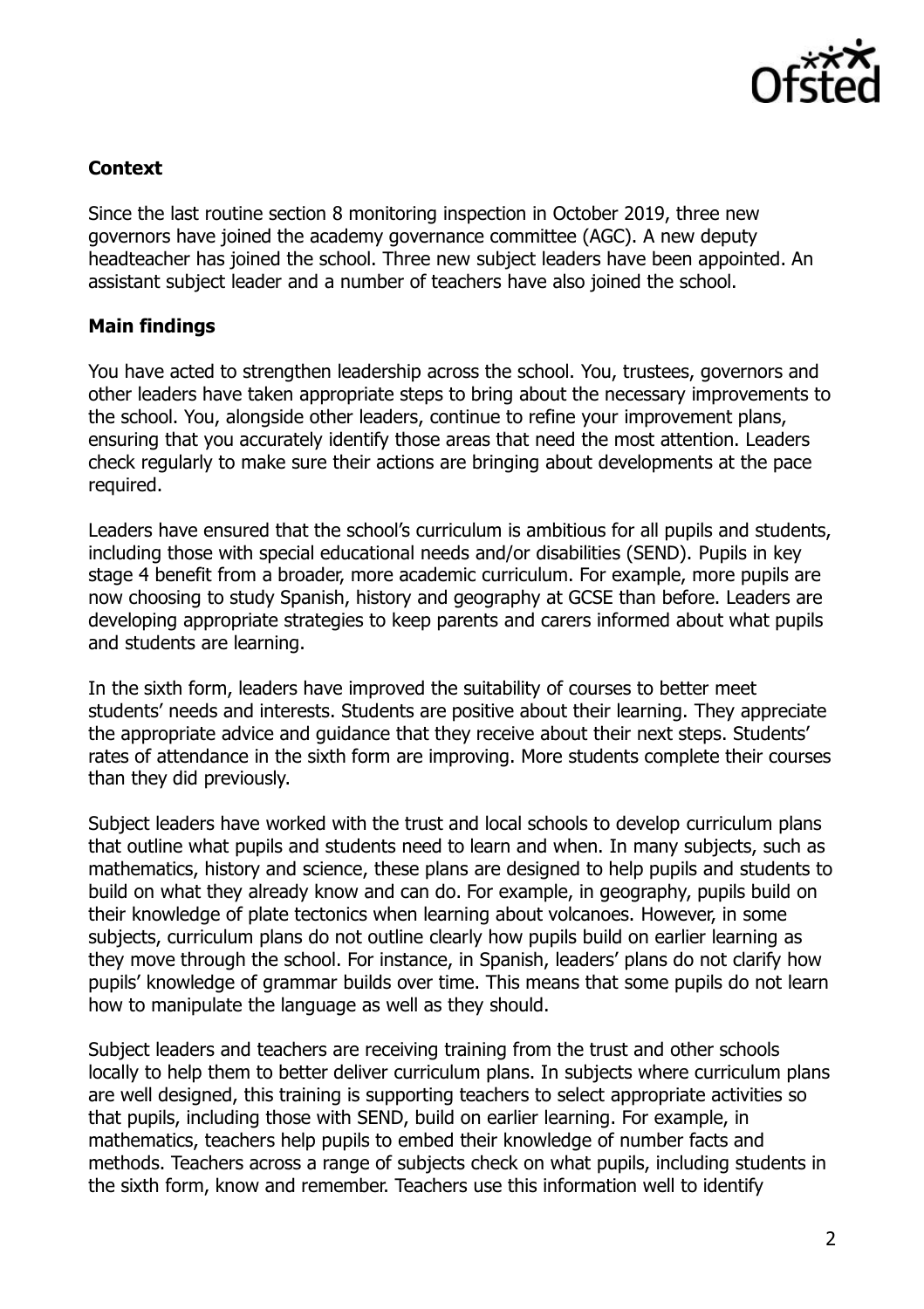

mistakes and address misconceptions. However, where curriculum plans are less well structured, there are occasions when teachers do not choose activities that help pupils to build on earlier learning.

Through regular reading lessons, pupils in Years 7 to 11 develop their vocabulary and comprehension skills. Leaders ensure that staff receive increasingly detailed information to meet the needs of pupils with SEND. Teachers are beginning to use this information well to help these pupils to learn more and remember more. Pupils who spoke with me said that this support is helping them to access the curriculum more successfully.

Trustees and the AGC have a strong understanding of the school's strengths and those aspects that require further development. They monitor your work to improve the school closely. Members of the AGC provide effective challenge and support around leaders' work to improve the curriculum and decrease the number of pupils who are frequently absent from school. Staff who spoke to me said that they are proud to work in the school. They value your strong regard for their workload and well-being.

## **Additional support**

You and school leaders have accessed support from within the trust to develop the curriculum. You have used this support to help subject leaders to develop and improve curriculum plans appropriately across a range of subjects. Teachers continue to benefit from subject-specific support from the trust to improve their skills in delivering the curriculum.

You and subject leaders have also appreciated the advice and support received from local schools and external advisers. You told me that you have found this support useful in helping you to identify school improvement priorities and make the necessary changes to curriculum plans.

#### **Evidence**

During the inspection, I met with you, other senior leaders, subject leaders and teachers. I met with groups of students and pupils. I met with the chief executive officer (CEO) for the trust, a group of trustees and representatives of the AGC to discuss the actions taken since the last inspection. I also spoke with a representative of the local authority on the telephone.

I scrutinised a range of documents, including minutes of AGC meetings, leaders' improvement plans and subject curriculum plans. I also visited lessons in English, mathematics and science. I considered the responses to Ofsted's online questionnaire, Parent View.

I am copying this letter to the chair of the board of trustees, and the CEO of the Lydiate Learning Trust, the regional schools commissioner and the director of children's services for Liverpool City Council. This letter will be published on the Ofsted reports website.